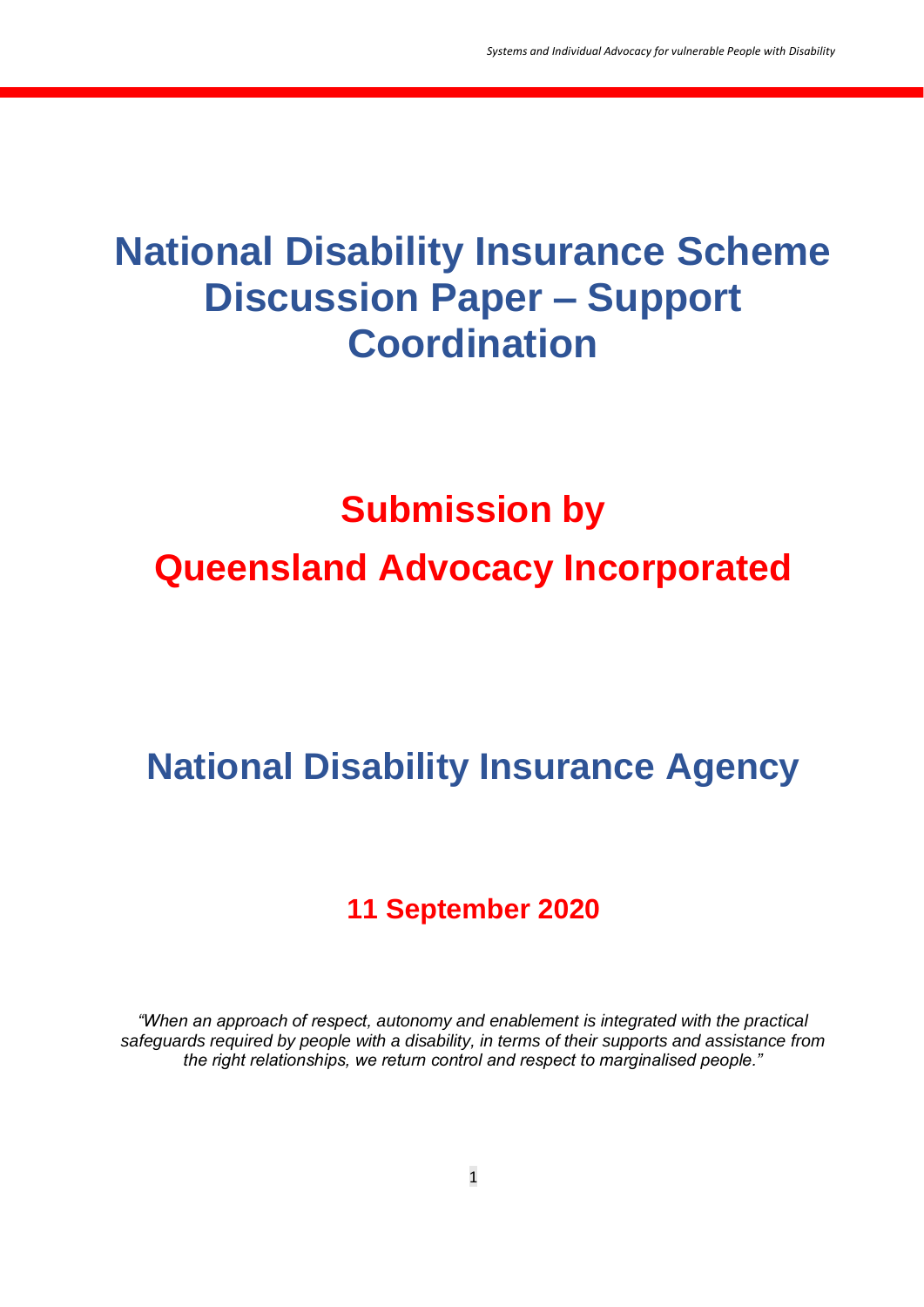#### **About Queensland Advocacy Incorporated**

Queensland Advocacy Incorporated (QAI) is a member-driven and non-profit advocacy organisation for people with disability and a specialist community legal centre. Our mission is to promote, protect and defend, through advocacy, the fundamental needs, rights, and lives of the most vulnerable people with disability in Queensland. QAI is an association of persons with concern for the needs of people with disabilities with a constitutionally designated committee comprising a majority of people with disability; their wisdom and lived experience of disability is our foundation and guide.

QAI undertakes systems advocacy aimed at changing policies, laws and attitudes in ways that will benefit groups of people with disability rather than individuals alone.

QAI strives to maintain its complete independence as an organisation and to restrict its function solely to advocacy.

QAI has an exemplary track record of effective systems advocacy, with over thirty years' experience advocating for systems change, through campaigns directed to attitudinal, law and policy reform and by supporting the development of a range of advocacy initiatives in this state.

We have provided, for over a decade, highly in-demand individual advocacy through our individual advocacy services – the Human Rights Legal Service, the Mental Health Legal Service, the Justice Support Program, the National Disability Insurance Scheme Appeals Support Program and Decision Support Pilot Program and most recently the Disability Royal Commission Advocacy Program and the Education Advocacy Service.

Our Human Rights and Mental Health services offer legal advice and representation on guardianship, administration, and mental health matters. Our Justice Support provide non-legal advice and support to people with disability engaged with the criminal justice system. QAI's NDIS Appeals and Decision Support Pilot Programs provide advocacy and support to individuals and families to engage with and access the NDIS.

QAI is also a member of the Combined Advocacy Groups of Queensland. QAI's individual advocacy work assists us to understand the challenges, needs and concerns of people with disability and informs our campaigns at state and federal levels for changes in attitudes, laws and policies.

QAI's constitution holds that every person is unique and valuable, and that diversity is intrinsic to community.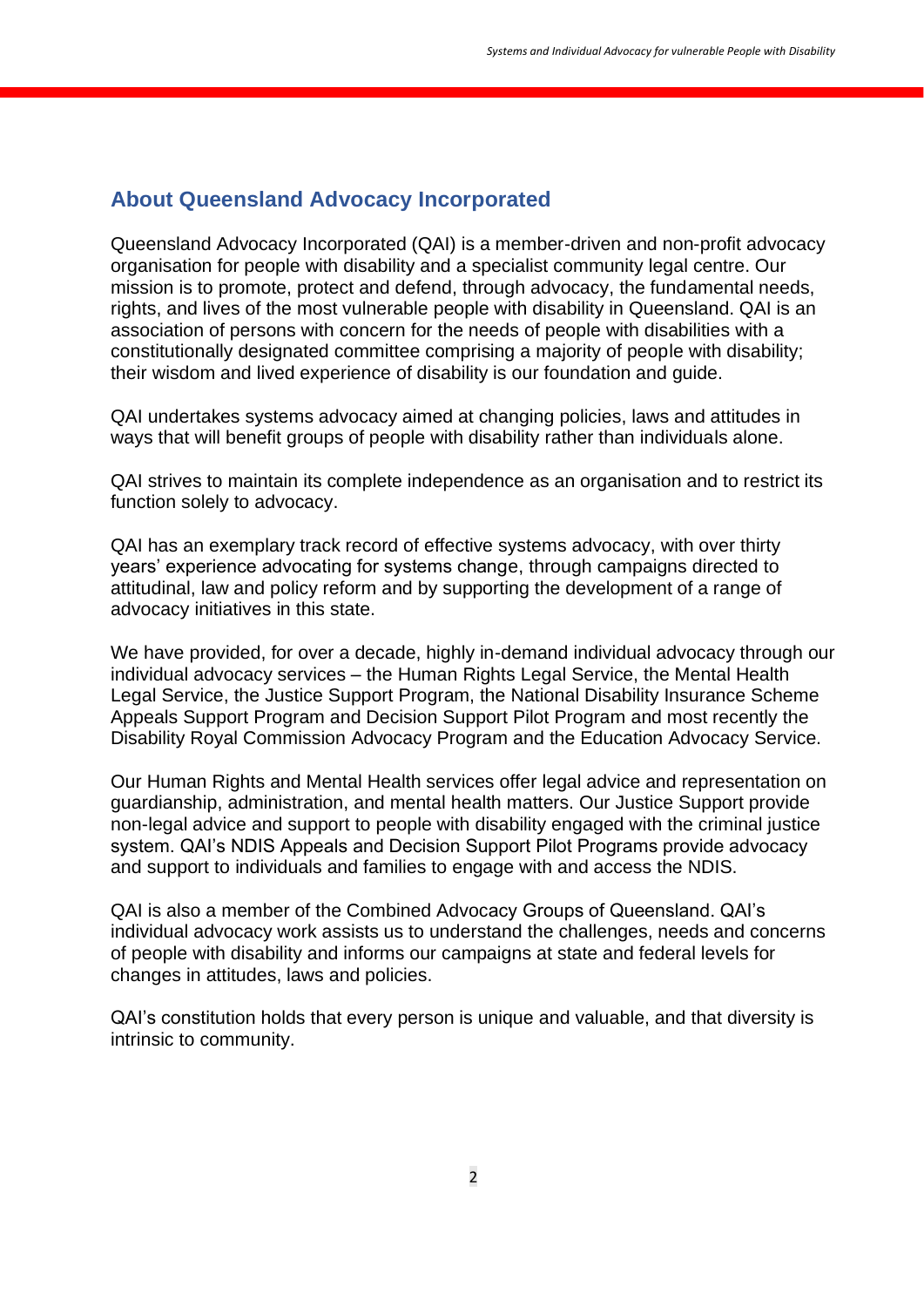### **Support Coordination**

The National Disability Insurance Agency (the Agency) is proposing a review of the current support coordination service model. As part of this review, the NDIA is undertaking a number of concurrent consultation phases including a discussion paper process; engagement with National Disability Insurance Scheme (NDIS) participants, families and the community; and engagement with NDIS providers.

The NDIA has identified five themes for consultation regarding the current support coordination environment. They are:

- Inclusion of support coordination
- Understanding the role of a support coordinator
- Quality of service and value for money
- Capacity building for decision making
- Conflict of interest.

#### **Inclusion of support coordination**

- 1. What factors should be considered when determining if, when and for how long support coordination should be funded in an NDIS participant's plan?
- 2. Should the current three level structure of support coordination be retained or changed?
- 3. How should support coordination interact with other NDIS supports? For example, local area coordinators, community connectors, liaison officers and recovery coaches?
- 4. How should support coordination interact with and complement existing mainstream services?
- 5. What can or should be done to address the level of utilisation of support coordination in plans; and is this any different to general issues of utilisation?

#### **Understanding the role of a support coordinator**

- 6. What functions should a support coordinator perform? Are there tasks that a support coordinator should not do?
- 7. Is there evidence that participants with specific plan goals related to education, accommodation and employment would benefit from more targeted support coordination services to achieve these outcomes?
- 8. How could plan management and support coordination be more closely aligned and what would the potential benefits and risks be?

#### **Quality of support coordination**

9. Should there be minimum qualification requirements or industry accreditation in place for support coordinators? If so, what might be applicable?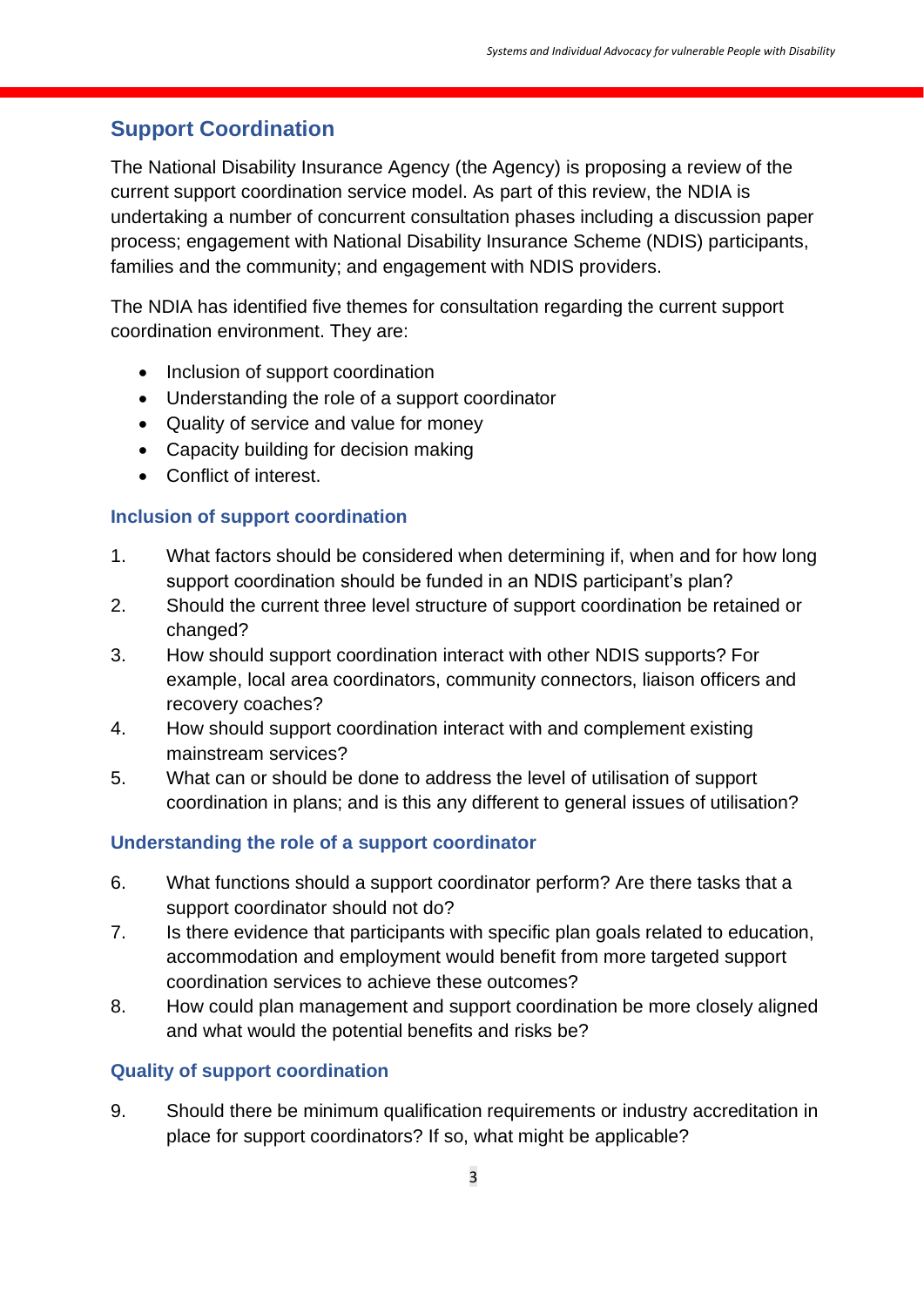- 10. How can the effectiveness of support coordination be measured and demonstrated?
- 11. Are there emerging examples of good practice and innovation in support coordination?
- 12. Are the levels and relativities in the NDIA price limits across different services including support coordination working effectively in the interests of participants and a sustainable, innovative market?
- 13. Should support coordination pricing be determined, at least in part, based on progression of participant goals and outcomes, and how might this work?

#### **Capacity building for decision making**

- 14. How can a support coordinator assist a participant to make informed decisions and choices about their disability supports? What are the challenges?
- 15. How does a support coordinator build a participant's independence rather than reliance? Should support coordination pricing be determined, at least in part, based on building a participant's capacity for decision making to become more independent?
- 16. How can a support coordinator assist a participant in need of advocacy without acting outside the parameters of their role? What are the appropriate parameters of the personal advocacy role and the support coordination role?

#### **Conflict of interest**

- 17. In what circumstances is it more or less appropriate for a participant to receive multiple supports from a single provider?
- 18. Should the IAC recommendation for the NDIA to enforce an "independence requirement between intermediary and other funded supports at the participant level" be adopted?
- 19. What impacts would stricter conflict of interest requirements have on NDIS participants and the NDIS market?

#### **General**

- 20. What would you identify now as the current critical issues around support coordination?
- 21. What are the priority actions the NDIA might take to grow an innovative and effective support coordination market in the interests of participants?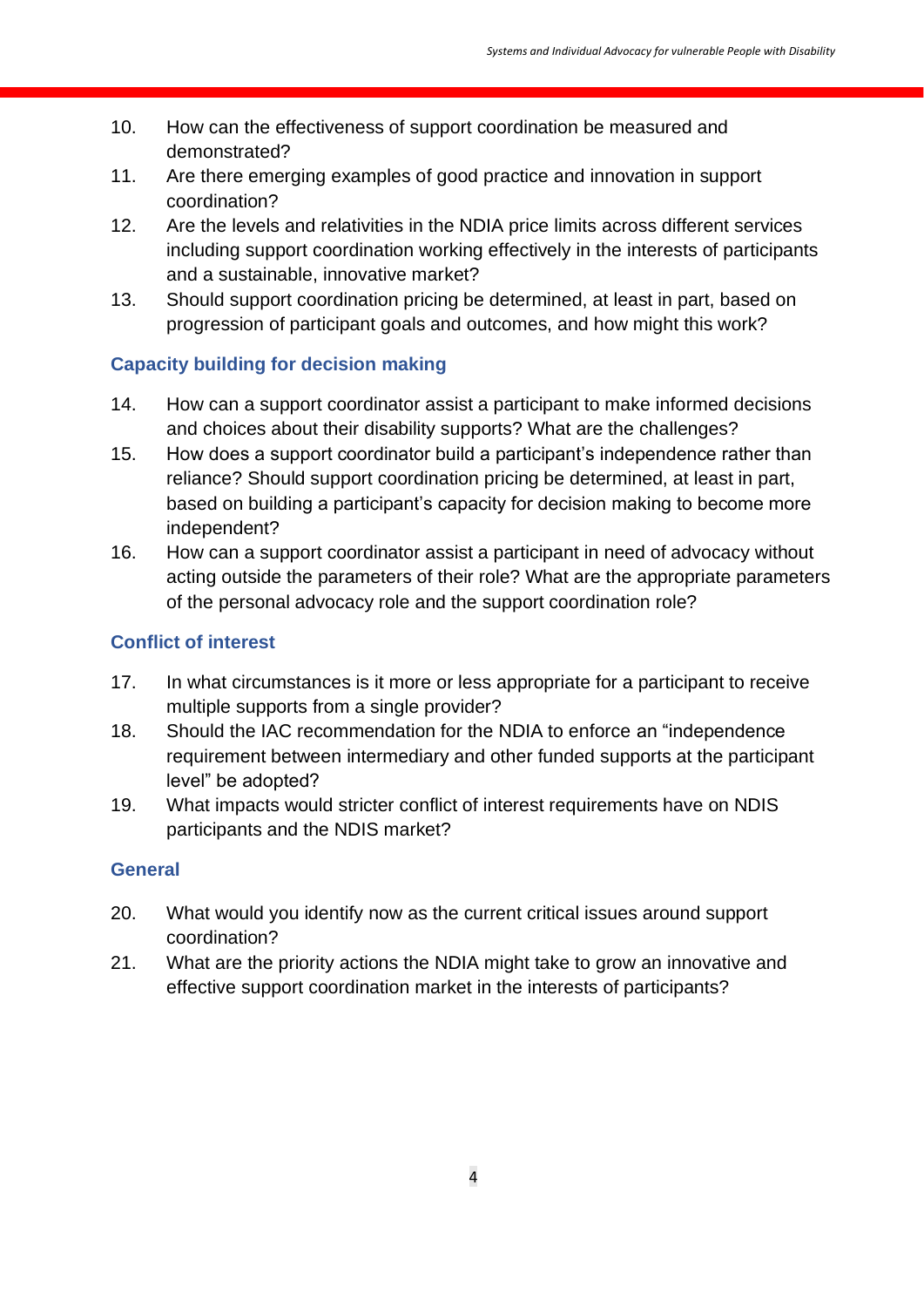### **QAI's recommendations**

#### **QAI recommends:**

1. The NDIA appropriately assess each individual's need for support coordination, regardless of what the Typical Support Package (TSP) or CRM system states, by asking the Participant. The Participant is best placed to know whether this support is required and if their Plan is effectively implemented, meets their needs, and assists them to reach their goals.

2. The NDIA provide support coordination on a need's basis, rather than a time limited basis, and at a level that is determined by the Participant.

2. Participants living in group homes are afforded the opportunity to choose their own independent support coordinator that is separate and unrelated to any provider of supports or services they may utilise.

3. Support coordinators should interact with other NDIS supports and services with creativity and confidentiality, guiding Participants by skilful conversations and problem-solving approaches.

4. Support coordinators should be highly skilful in creating opportunities for Participants with existing generic and mainstream services as enhancement to community inclusion.

5. The NDIA must take a holistic approach to the resolution of the plethora of issues plaguing the low implementation of Plans (lack of quality support coordination services, conflict of interest, and the very thin market) that impacts the range of services, supports and options for Participants.

6. The NDIA must set clear expectations about the role and function of support coordinators including what they should do and what they must not do. Support coordinator should perform roles which assist people with disability to fully implement their NDIS plan, whilst addressing other issues which may be present. Support coordinators should not overstep their extent of authority such as decision making, gatekeeping, divulge information about Participants without consent or withhold information.

7. Support coordinators are a conduit to generic and other disability support services in the areas named, with unique knowledge and understanding of the Participant's needs and ambitions and will gain insight by working collaboratively with other agencies, not specialisation.

8. QAI strongly recommends separation of functions of plan management and support coordination as any conflation is enablement of conflicts of interest, gatekeeping and potential for coercion.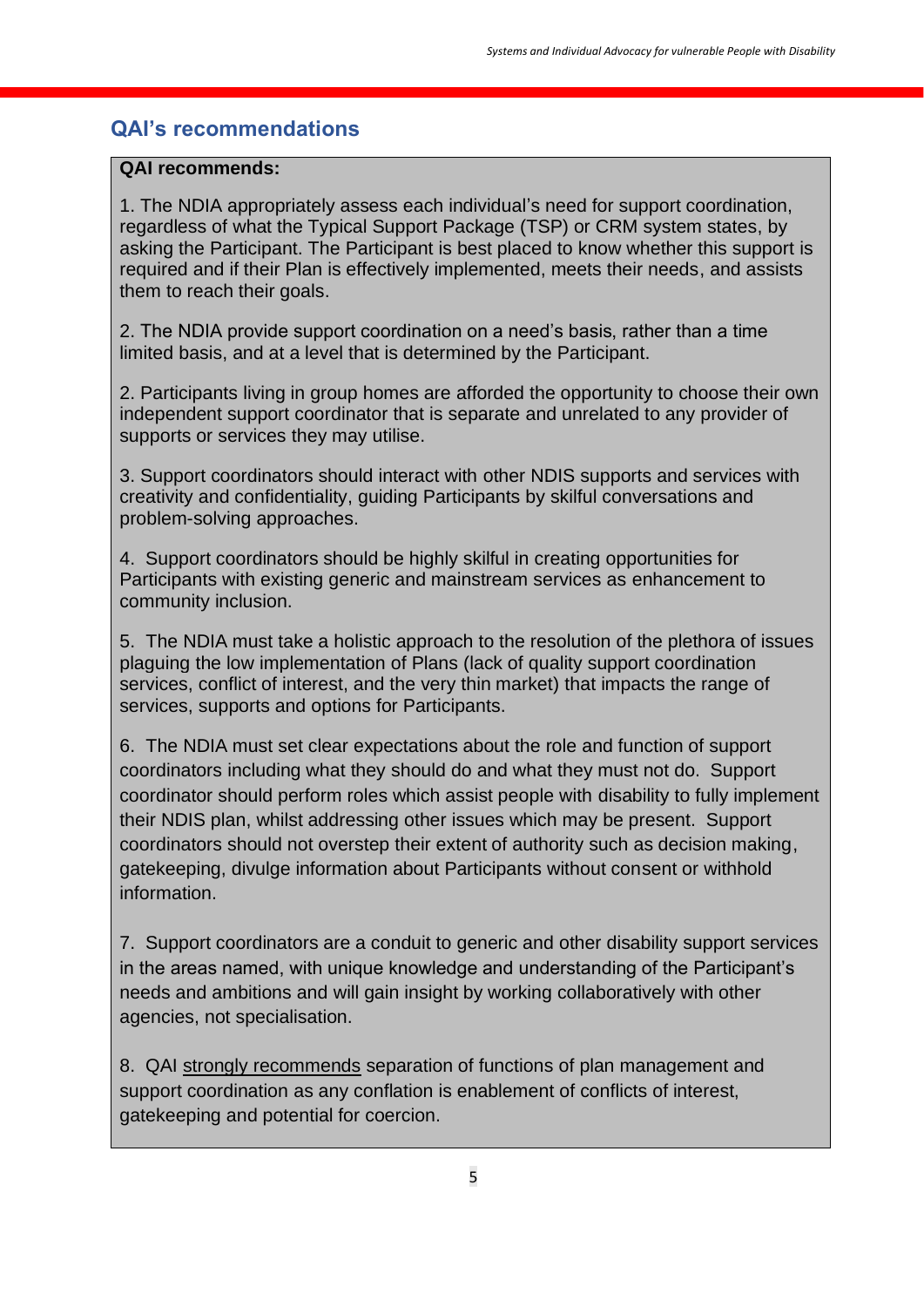9. QAI recommends that the most desired qualifications for Support Coordinators are highly developed research and investigative skills, creativity and innovation in linking Participants and the development of industry accreditation.

10. Monitor the growth of Support Coordination services that are independent of direct support provision or at least have separate functions. The performance of the Support Coordinator at the Plan Review meeting, especially in terms of having sought and provided appropriate progress reports from providers could potentially be observed and recorded by those conducting Plan Reviews.

11. Best practices of Support Coordination services are demonstrated by their commitment to Participants with actions of fidelity and supported decision making, avoidance of conflicts of interest, separation of competing functions and by ensuring that they include other generic and specialist supports in ethical ways that uphold the rights and lives of the Participant. In other words, these services have taken a concerted approach to not engage in activities that QAI has outlined as problematic.

12. QAI recommends that the Scheme revert to the model where Participants selfassess their needs and that the NDIA ceases the creation of bureaucracy of levels, labels, codes, and other demeaning processes that do not align with the rights based approach to support.

13. Goals and aspirations in a Participant's Plan should not be priced for any reason, and the use of them as a funding or acquittal tool for any reason should cease. Goals are to be used only as a guide for the manner in which a support is delivered.

14. NDIA should use existing resources to educate the sector on support decisionmaking, dignity of risk and person-centred support. It would be preferable if the NDIA employed people with disability and or their advocates to deliver training on supported decision-making. The challenges to ethical supported decision-making arise with wrap around service delivery models where coercion is exercised, even sometimes without consciousness because of embedded service practices.

15. QAI suggests the NDIA examine test cases where Participants lives have been dramatically improved because of the role of the support coordinator. Advocates will have evidence of the improvement in the lives of the people they support.

16. QAI recommends the NDIA establish parameters to separate support coordinators from Plan Managers, and direct support services and other wrap around supports (such as accommodation). Support coordinators should, however, have an active role in supporting Participants with Internal Reviews and working with NDIS Appeals Advocates who are assisting people with AAT matters.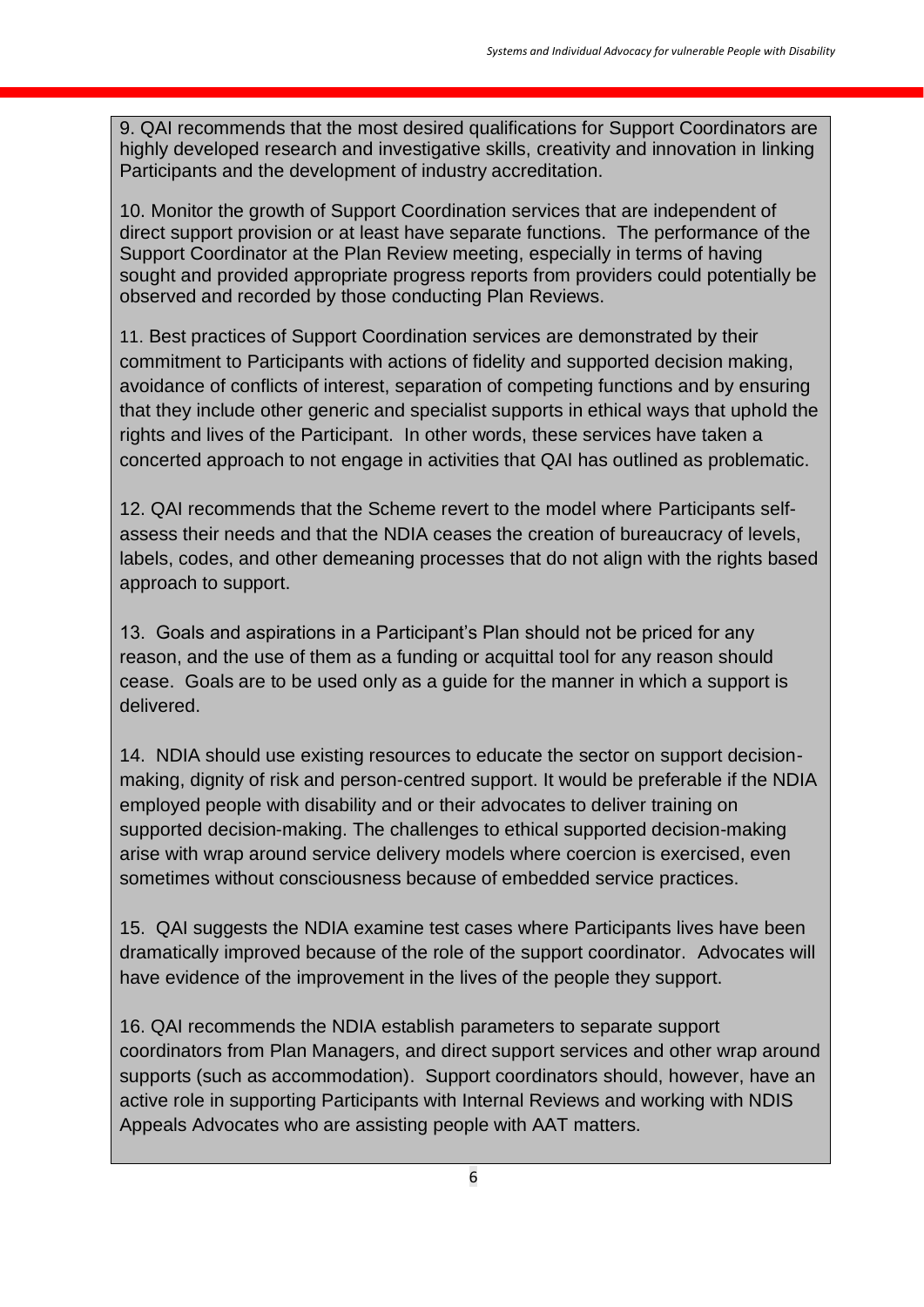17. QAI maintains our position that where Participants are highly vulnerable because of historical service and system oppression, cultural, geographical, and social isolation, and where the thin market is particularly felt, that the NDIA must increase investment in new start-ups so that Participants are not subject to monopolisation. All Participants should where possible have diversity in where they source their supports and services. QAI recommends that Participants may choose to have some supports provided by the same provider as their supports coordination but this should be minimised.

18. QAI strongly supports the recommendation from the IAC to enforce an independence requirement between intermediary and other funded supports at the Participant level.

19. The issue of resolving the extreme level of conflict of interest prevalent in the sector will improve the implementation of the NDIS, and over time will be evident with fewer cases before the AAT or NDIS Quality and Safeguards Commission. QAI recommends this as a high priority, which will overcome initial discomfort for Participants and providers.

20 and 21 QAI recommends that the NDIA provide more support and opportunities for people with disability who have experience with networking and navigating the disability sector to establish themselves as support coordinators. This would also help to address the thin market.

Investing in small niche services in communities where local people with local knowledge are best placed to provide grass root community support and link to local specialist disability supports and services is a potential solution for many Participants who have found it difficult to source adequate and suitable support coordination.

The NDIA should provide opportunities for to be people with disability to be partnered with groups such as Community Resource Unit and or Support Coordination Services that have been endorsed by Participants as having made significant improvements to their lives, to deliver training and professional development to other support coordination services and operators.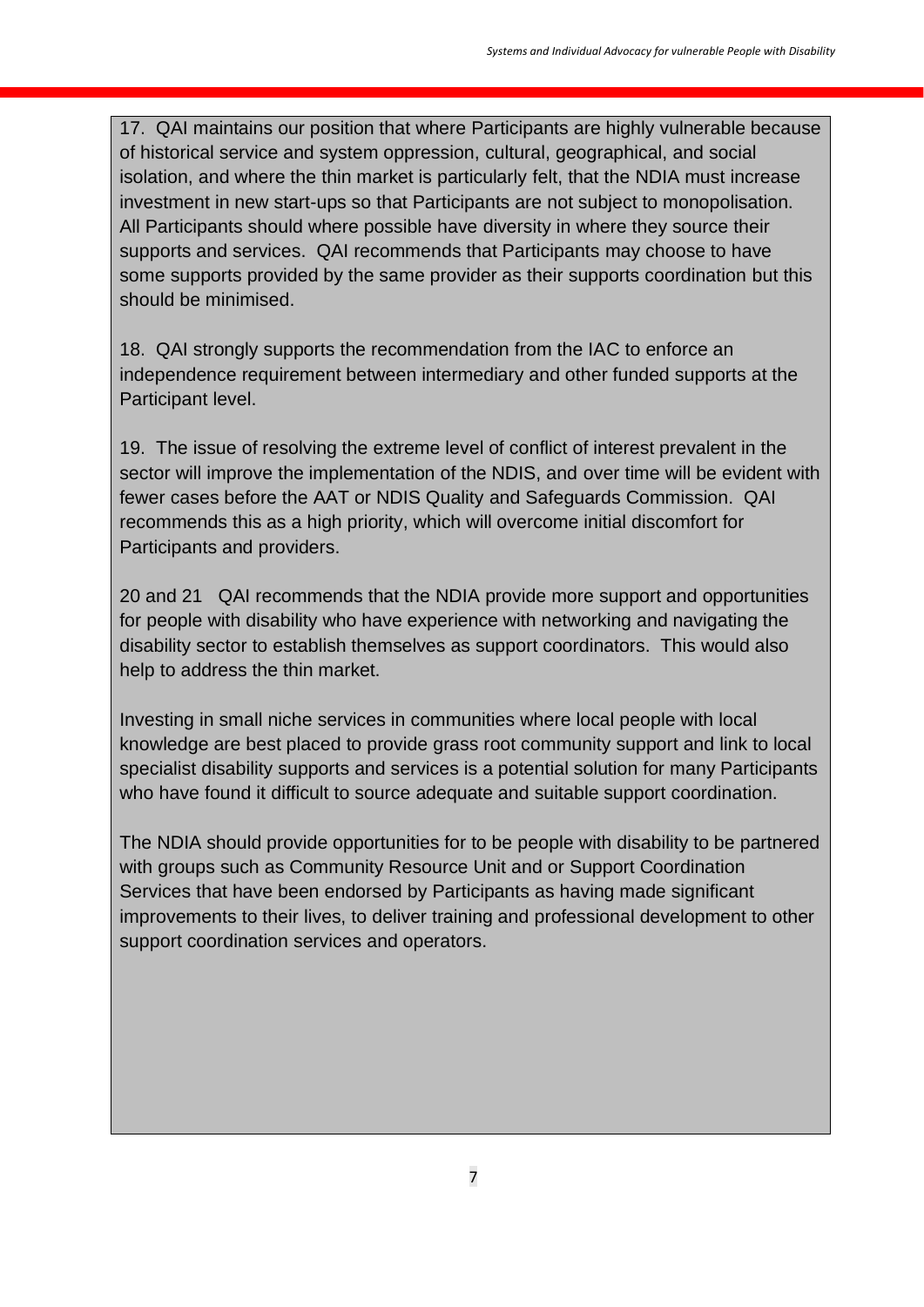#### **Introduction**

This submission is informed by QAI's experience in delivering non-legal advocacy for people engaging with the NDIS, through its National Disability Insurance Scheme Appeals Support Program and Decision Support Program, as well as our systems advocacy. It is also informed by insights gained through collaboration with our allies in advocacy, and the lived experiences of members and staff.

#### **Inclusion of support coordination**

#### **What factors should be considered when determining if, when and for how long support coordination should be funded in an NDIS participant's plan?**

There are many factors which should be taken into consideration when determining whether support coordination should be included in a participant's plan. These include but are not limited to:

- $\triangleright$  The wishes of the participant as people with disability come into adulthood, many have the desire to be independent and make their own decisions similar to their peers without disability. A participant should not have a parent completing roles which could be outsourced to a support coordinator should they wish to be independent from the family unit.
- $\triangleright$  Lack of informal supports, or informal supports who do not have the capacity to support a participant to implement their plan – there should not be an expectation that ageing and elderly parents who have often have had to advocate and support their children well into their adult years will continue to complete roles which could be outsourced to support coordinators.
- $\triangleright$  The nature of a participant's disability people with complex or multiple impairments often require additional support to navigate different systems. These systems themselves can be complex and require expertise outside of a Local Area Coordinator (LAC).
- $\triangleright$  The engagement with mainstream systems people with disability who are engaged with health, justice, child safety and housing on a regular basis often require support to navigate the interfaces between these systems and the NDIS.
- ➢ The engagement with specialised systems such as the Mental Health Court (MHC), Mental Health Review Tribunal (MHRT) and Civil and Administrative Tribunal, Office of the Public Guardian (OPG) and Public Trust (PT) – people with disability who are subject to Treatment Authorities (TA) and Forensic Orders (both Mental Health and Disability) are not only trying to navigate the NDIS, but also state government systems. They require support coordinators who can liaise between multiple systems to ensure fundamental needs are met. People who have State appointed decision makers also require support to understand the systems and someone who can facilitate referrals to advocates where necessary.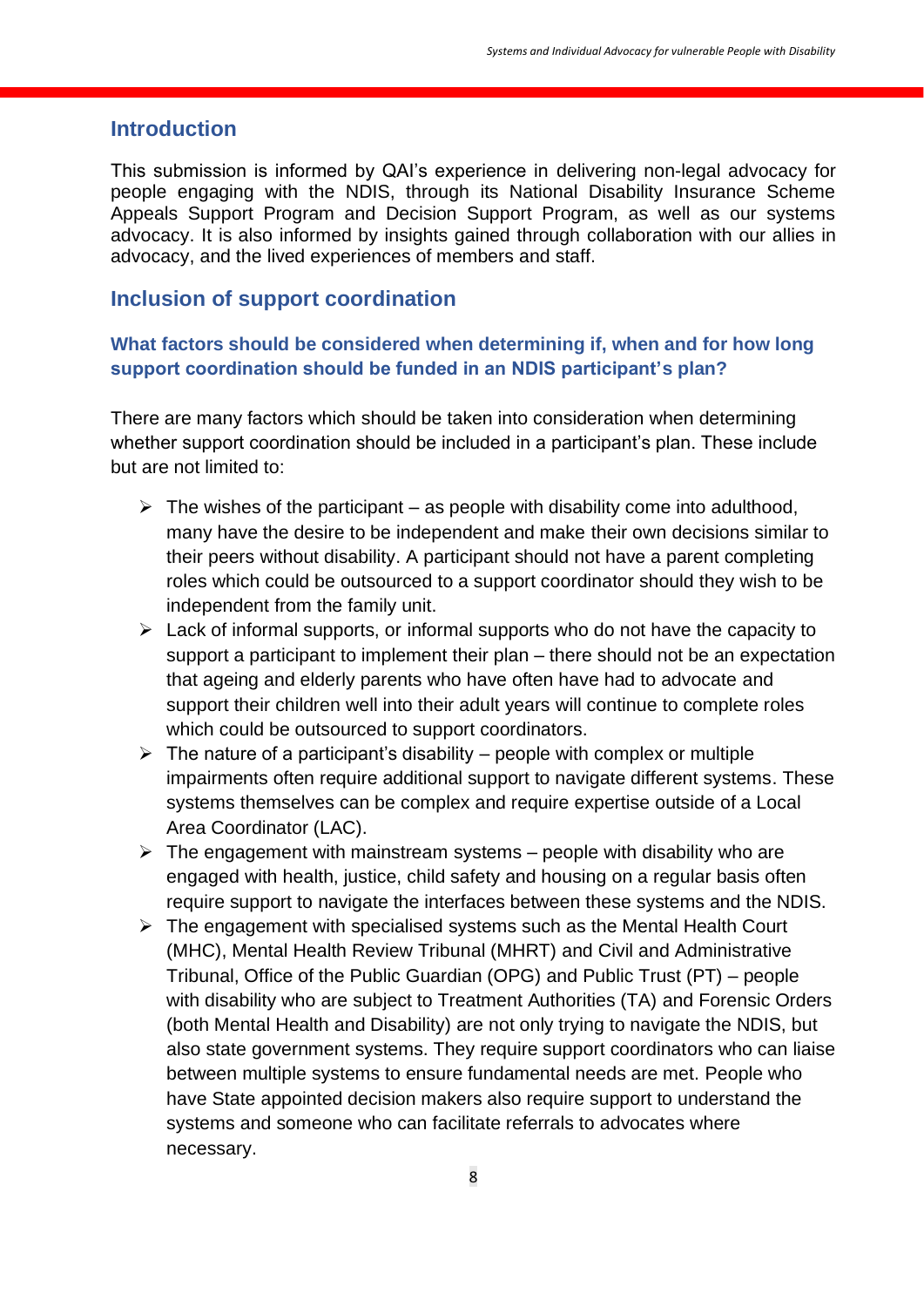- ➢ Aboriginal and Torres Strait Islander peoples Due to intergenerational disadvantage, often people from Aboriginal and Torres Strait Islander backgrounds require additional support to navigate government processes and to also access cultural supports that they may otherwise be unaware of.
- $\triangleright$  Culturally and Linguistically Diverse peoples Due to barriers such as language, culture and social norms, people from Culturally and Linguistically Diverse backgrounds often require additional support to navigate government processes and understand the interfaces of mainstream systems.

From our experience, support coordination has only been offered as a time limited support, regardless of whether the participant's needs have been met. Whilst in some cases, the need for support coordination may only be required for a certain period of time, many participants who require support coordination do so due to complexities that impact their lives. Some of these complexities are resultant from a lack of quality support, isolation, lack of opportunity for personal development, historical and current systemic oppression, abuse and marginalisation. A person's life does not become less complex because they have had support coordination for one year. Whilst QAI understands that part of a support coordinator's role is to build capacity, we have seen little evidence that such capacity building does in fact occur at least in the timeframe it has been funded, and there will be participants who require support coordination for their lifetime.

#### **Should the current three level structure of support coordination be retained or changed?**

QAI suggests that Participants are best placed to know what level of support coordination they need. Participants whose Plans are effectively utilised, have adequate supports and services that assist them to reach their goals will soon identify when and if they no longer need support coordination.

The current three level structure of support coordination is a bureaucratic approach that does not fulfill the purpose and intent of the Scheme. However, should the Agency insist on using formulaic measures, then it must ensure the number of hours and funding allocated to each participant is appropriate. QAI have seen plans where 12 hours of level 1 support connection has been funded in a 2-year plan. It is difficult to understand what the Agency expect to be accomplished with so few hours allocated at the lowest rate.

#### **How should support coordination interact with other NDIS supports? For example, local area coordinators, community connectors, liaison officers and recovery coaches?**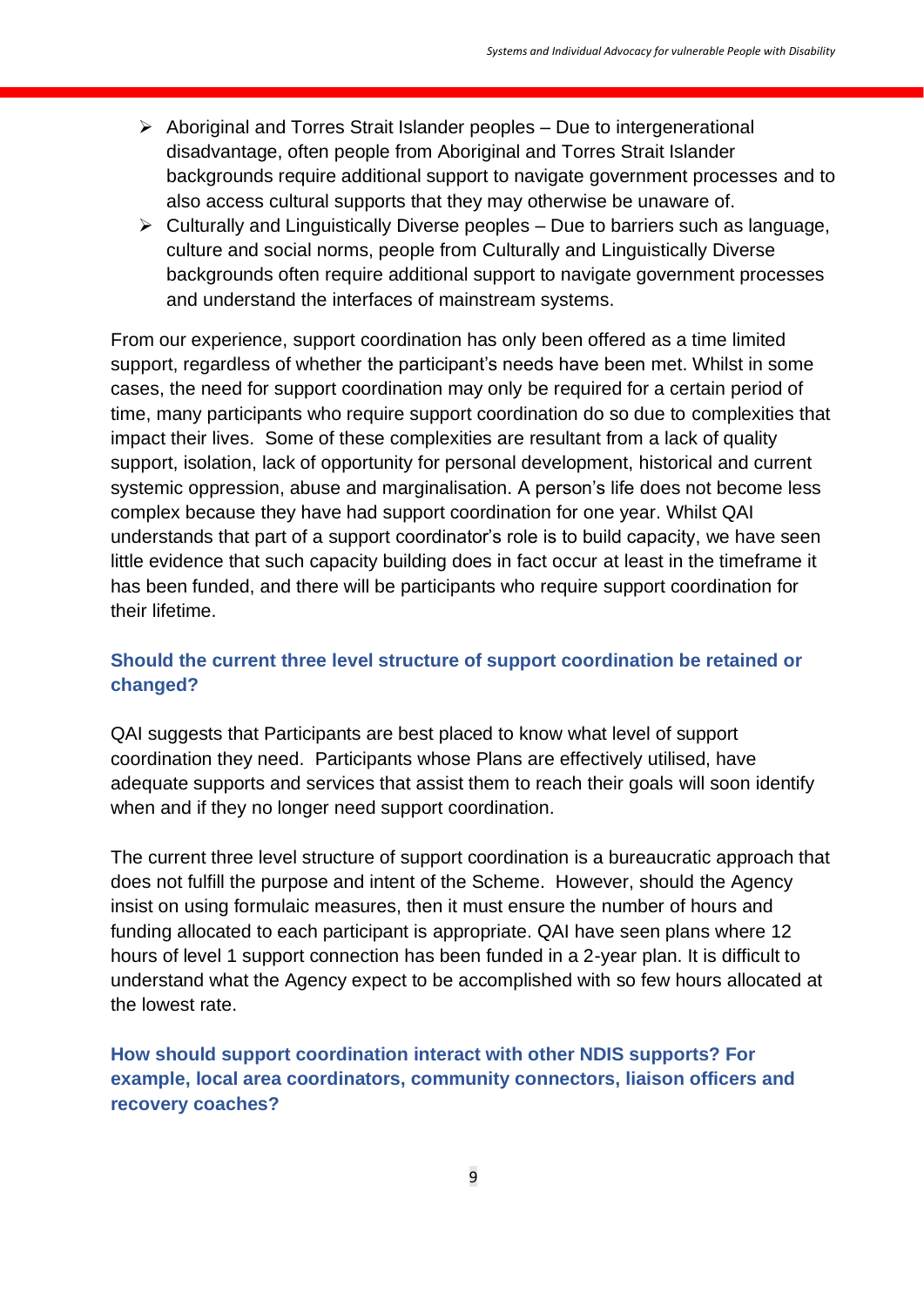Support coordinators should interact with other NDIS supports and services with creativity and confidentiality and ensure that they are being faithful to the participant's expressed preferences. This is particularly critical for people who reside in congregate and or group living arrangements.

All Participants must be afforded the opportunity to choose their own independent support coordinator who are separate and unrelated to any provider of supports or services they may utilise, and the allocation of ongoing Support Coordination should be mandatory for all Participants living in group homes.

#### **How should support coordination interact with and complement existing mainstream services?**

Support Coordination providers should be very familiar with mainstream services available in the Participant's community and undertake ongoing knowledge building in this regard. They should also be capable of identifying whether those mainstream services are suitable to meet the Participant's needs, and provide creative and innovative assistance and encouragement to such mainstream services so that Participants are both welcomed and included in ways that are meaningful to the Participant.

#### **What can or should be done to address the level of utilisation of support coordination in plans; and is this any different to general issues of utilisation?**

There is a myriad of reasons why utilisation of plans including support coordination components is not at the optimal level. Some of these reasons are: -

- lack of quality support coordination services,
- conflict of interest, (collusion between support coordination services and some service providers
- very thin market that impacts the range of services, supports and options for Participants.
- over allocation of participants/support coordinators working with more clients than what they have the capacity for.

These issues must be addressed holistically in order to resolve these related problems.

➢ Auditing of Support Coordination services should be conducted to confirm that the hours within participants NDIS plans for support coordination didn't exceed the hours that support coordinators were employed for. It is not unknown for Support Coordinators to be above their capacity when accepting Requests for Service and then struggle to meet the needs and requirements of the participants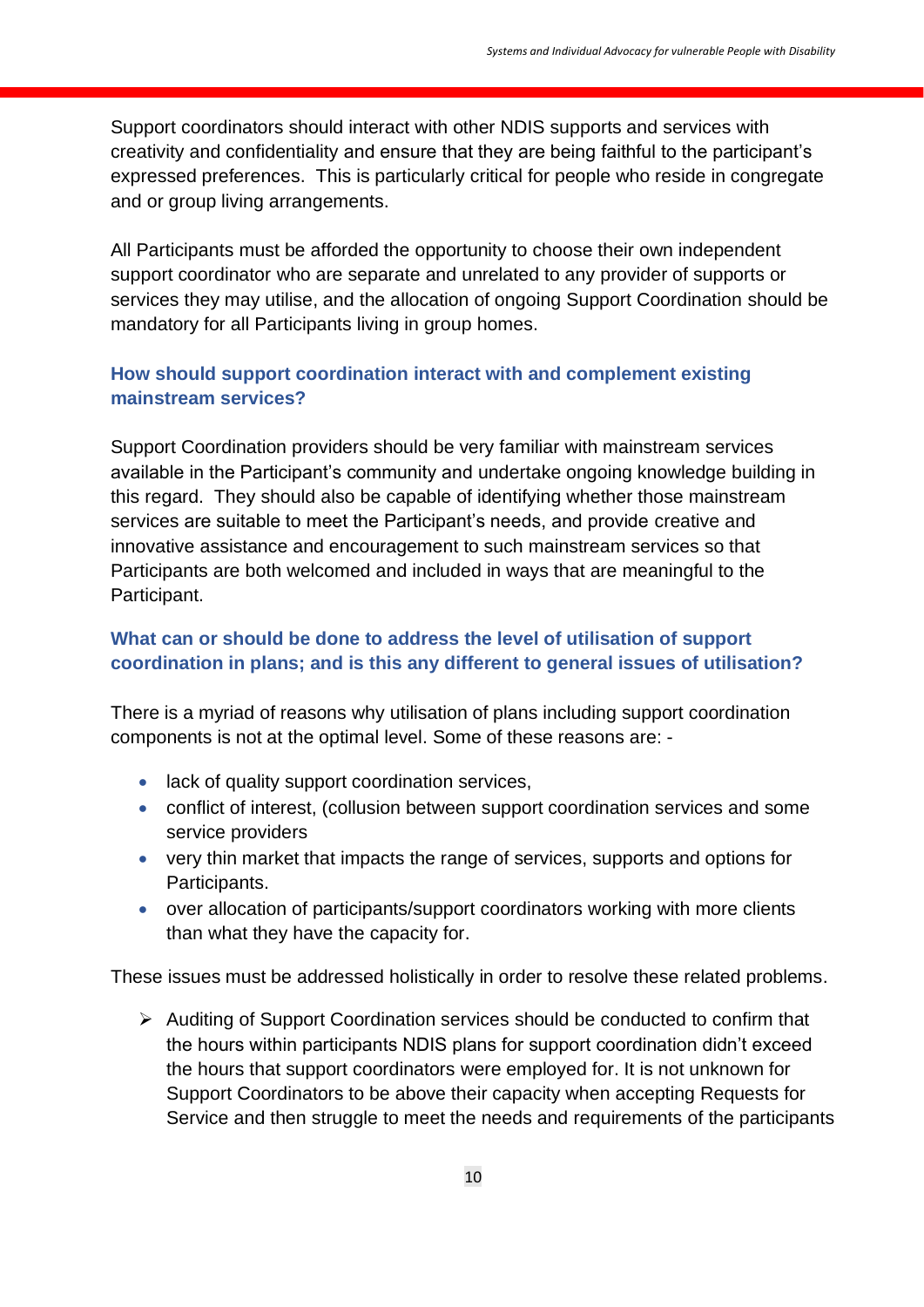they are supporting. The uncertainty around work-flow, and the allocation of hours increases this risk.

➢ There needs to be more rigorous monitoring of Participant's budgets where Support Coordination is Agency Managed. Support Coordinators can significantly over-claim for services when they have had only had a brief engagement with a Participant, depleting the budget set aside for Support Coordination and leaving no budget for a new Support Coordinator to access. This has occurred to participants QAI are supporting, despite the plan having a guide on how many support coordination hours are allocated per month. This can occur by support coordinators claiming set increments of funding per week/fortnight/month, regardless of how much interaction and support they have provided the participant and support coordinators charging full rates for research that should be basic knowledge.

#### **Understanding the role of a support coordinator**

#### **What functions should a support coordinator perform? Are there tasks that a support coordinator should not do?**

There needs to be clear expectations set by the Agency in relation to what support coordinators could do and what they must not do. Currently, the guidance provided by the Agency is unclear and open to a range of interpretations. QAI believes a support coordinator should perform roles which assist people with disability to fully implement their NDIS plan, whilst addressing other issues which may be present. These tasks include:

- ➢ Sourcing suitably skilled support workers and other appropriate support services, without real or perceived conflict of interest
- $\triangleright$  Troubleshoot to address any problems that arise with service providers that the Participant hasn't been able to adequately resolve directly with the Provider.
- ➢ Assist with the development of service agreements, including negotiating terms in the best interest of the participant (with the participant's expressed consent)
- $\triangleright$  Sourcing and assisting with the application for public housing if required
- $\triangleright$  Providing general information regarding the NDIS
- ➢ Assist with gathering evidence for scheduled reviews, change of circumstances reviews and internal reviews
- $\triangleright$  Gather all relevant information in order to assist a participant to make decisions, in line with the recognised supported decision-making framework
- $\triangleright$  Remain up to date with all changes that occur within the NDIS and inform their clients of any changes that impact them and the implementation of their plan.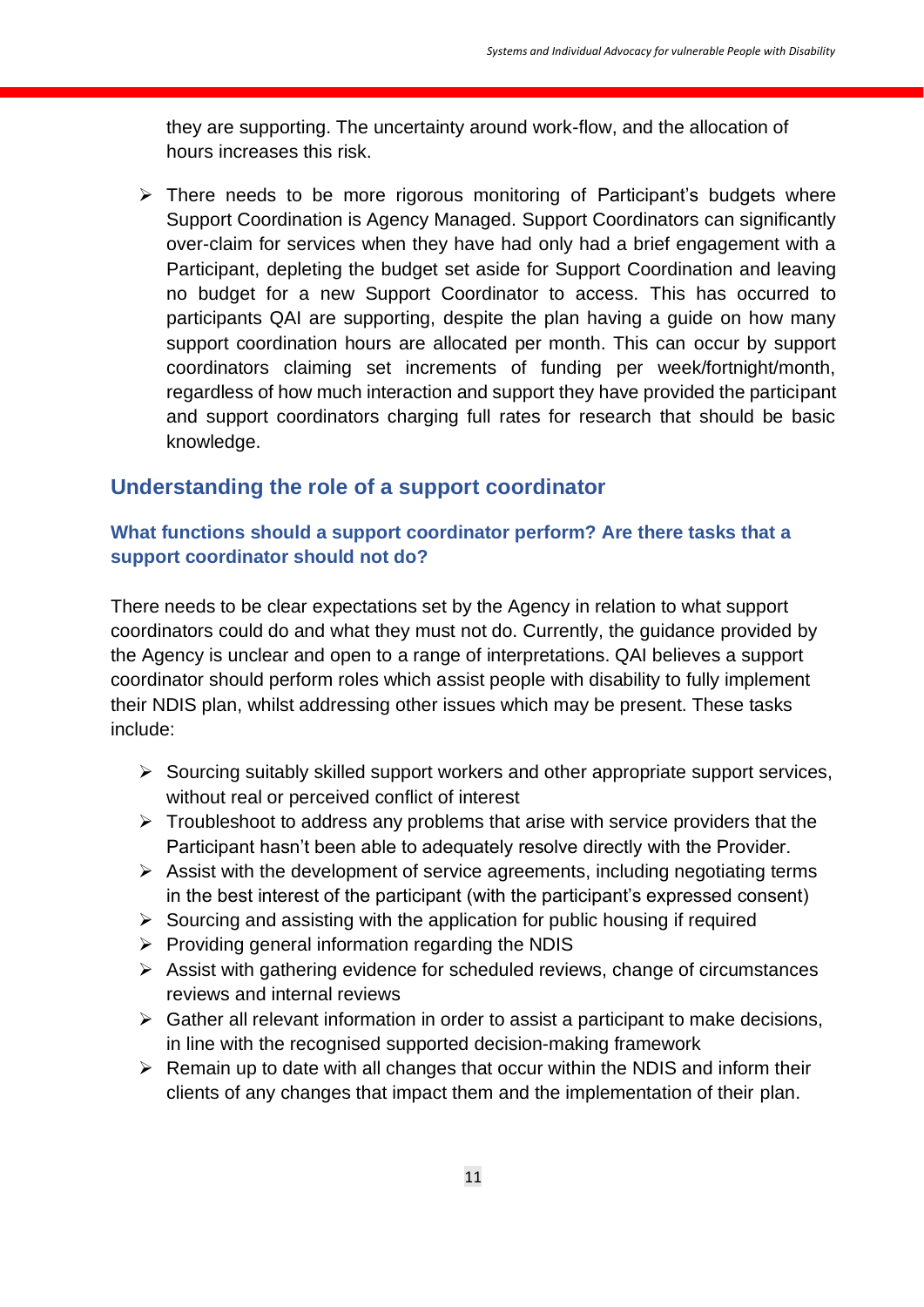QAI's clients have also experienced support coordinators who step outside their role, which often leads to confusion for the participant. Support coordinators should not:

- $\triangleright$  Decide what supports are reasonable and necessary, nor act as gatekeepers
- $\triangleright$  Make decisions on behalf of the participant
- $\triangleright$  Liaise with service providers without consent from the participant
- $\triangleright$  Charge participants for basic research which should be known as part of the requirements of the job
- ➢ Provide inaccurate or incomplete information about SIL– without explaining the risks, the restrictions, or providing alternatives to SIL.
- ➢ Engage in nondisclosure of competing interests (ie: any incentives or fees or commissions from other service providers for referrals).

#### **Is there evidence that participants with specific plan goals related to education, accommodation and employment would benefit from more targeted support coordination services to achieve these outcomes?**

QAI sees support coordination as a holistic service, which should assist people with disability to achieve their goals no matter what interface it may present in. However, QAI has found that those support coordinators who have upskilled in targeted areas tend to deliver a better service.

There is no question that different mainstream services have their own nuances that a support coordinator will learn over time, however we believe that support coordinators must invest in their own education and skills to ensure they are able to holistically support people with disability to navigate different services.

In the interim, support coordinators may not be best suited to be all things to all people, and with excellent investigative skills, creative and innovative approaches, they should source reputable targeted services (particularly for higher education, or employment opportunities). In these instances, the support coordinator is suited as a liaison and to provide specific disability support related advice to the targeted service. However, we certainly believe that all support coordinators should know how to assist someone to attain their own home.

#### **How could plan management and support coordination be more closely aligned and what would the potential benefits and risks be?**

It is unclear why the Agency would wish to see plan management and support coordinators become more closely aligned, given the stark differences in their roles. Plan management is a financial intermediary which assists participants to use their plans flexibly and which can be delivered with limited participant engagement. Whereas in order for support coordination to be successful, a support coordinator must commit to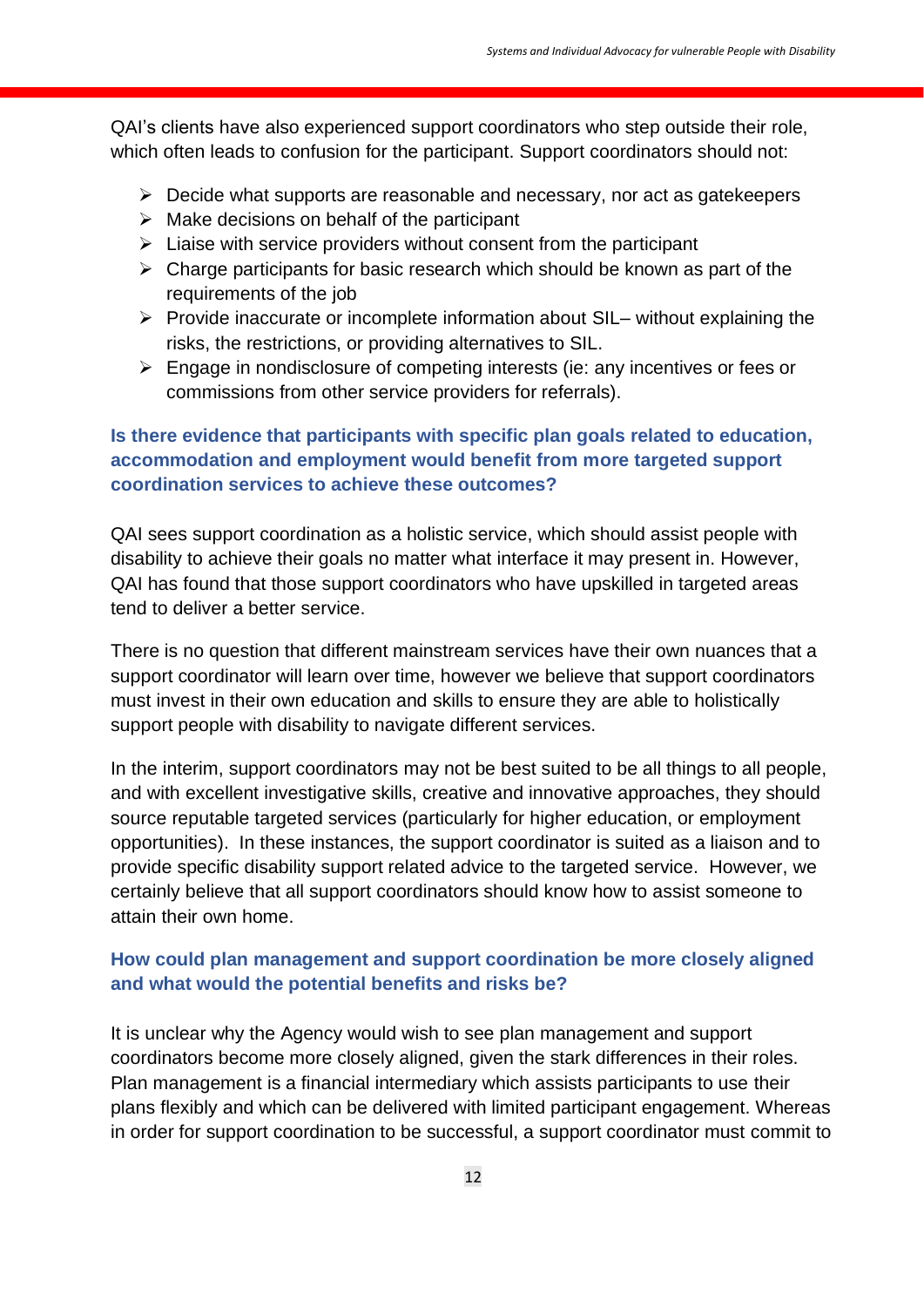knowing their client, understanding their needs and want and work collaboratively with the Participant and other informal supports in the Participant's life.

One risk of plan management and support coordination being more closely aligned is an increase in gatekeeping which QAI has observed with large services. Plan managers and support coordinators alike can often impose their own personal interpretations into decisions regarding what supports are reasonable and necessary and then put barriers in place for participants trying to access services. QAI submits that any conflation of these distinctly different functions amounts to enabling conflict of interest.

Further to this QAI believes that any amalgamation of support services and plan management and other services can lead to monopolies in the market and deter smaller niche services from gaining a foothold. More importantly, the safeguarding that often arises as a consequence of multiple providers contributing to a person's life goals, will be minimised or even lost – potentially leading to the creation of fertile ground for hidden abuse and neglect.

#### *Case study*

DF called QAI seeking advocacy assistance as they had sent their plan manager an invoice for low risk assistive technology. The plan manager rejected the invoice, stating the support was not reasonable and necessary. DF's plan manager and support coordinator were from the same company. DF's support coordinator stated the items were not reasonable and necessary and should they continue to request the support to be paid, they would terminate both plan management and support coordination. QAI called the plan manager and support coordinator and explained that this outside the extent of their authority or service scope and the item DF was requesting is regularly paid for out of NDIS plans. DF's plan manager paid the invoice and DF has changed service providers.

#### **Quality of support coordination**

#### **Should there be minimum qualification requirements or industry accreditation in place for support coordinators? If so, what might be applicable?**

QAI supports the decision for there to be no minimum qualification requirements for support coordination, as many Participants can attest to creative and innovative support coordination from people who have developed their skillset from lived experience, social community development and advocacy backgrounds. QAI's members and clients know that these are the qualities and qualifications that they seek in support coordination services, and our organisation recommends that the NDIA recognise that Participants have the expertise and knowledge about what works best.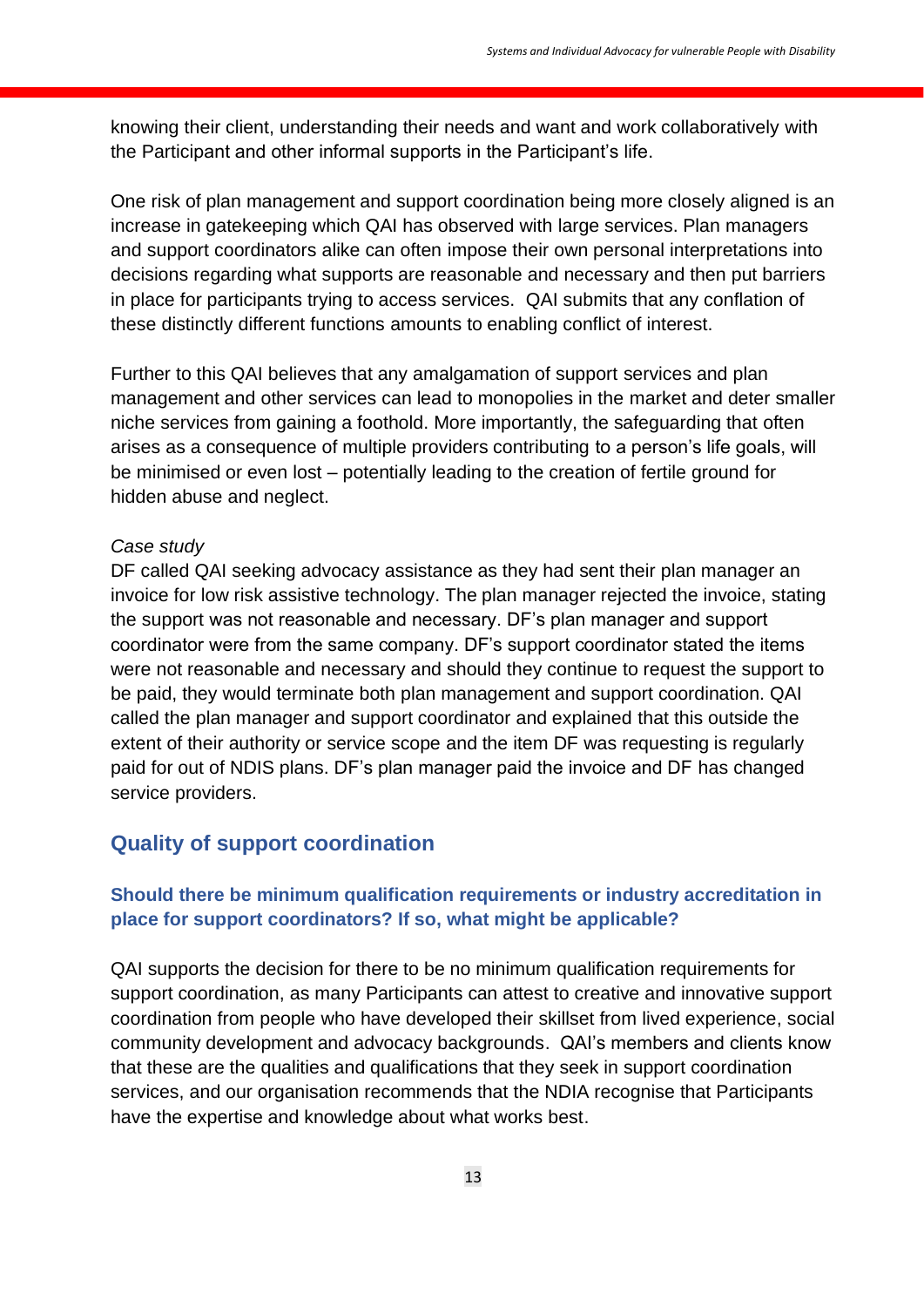Often word of mouth experiences and testimonials highlight the better support coordination outcomes and a rating system from Participants can be useful only if the support coordination service or support coordinator (individual) has the capacity to respond to increased demand.

However, QAI would also support industry accreditation through a knowledge and practice testing regime. This would allow support coordinators to publicly confirm their skillset and knowledge in this area, whilst also showing overall areas of deficit. The Agency could use data from this testing to identify areas of deficit and facilitate peer training opportunities that is complemented by the Participant rating system. The NDIA could also develop training modules to bridge the gaps. This could also be a means for Support Coordination providers to demonstrate that they have built a genuine capacity to serve specific groups e.g. Aboriginal and Torres Strait Islander people, people from CALD backgrounds, people with Psychosocial Impairment etc.

#### **How can the effectiveness of support coordination be measured and demonstrated?**

As mentioned, word of mouth referrals to Support Coordination services can prompt demand that some services may not be able to meet, whereas others will prosper and potentially share knowledge and indirectly auspice other like models. The growth in the demand for quality support coordination will set benchmarks for the approaches and support provided and this information is critical to the development of a service industry audited accreditation process.

Feedback from Participants and their informal supports is an obvious place to start. This could take a variety of forms, including the now commonplace online reviews via social media and other online mechanisms.

- ➢ The standard business practice of seeking testimonials may have some value but these are open to being "creatively sourced".
- ➢ The performance of the Support Coordinator at the Plan Review meeting, especially in terms of having sought and provided appropriate progress reports from providers could potentially be observed and recorded by those conducting Plan Reviews.
- ➢ The obligations of registered as opposed to non-registered Support Coordinators that are not directly related to their role with Participants, do need to be taken into account when measuring effectiveness, as would matters such as whether they are a sole operator, a discrete service, or a business component of a larger business.
- $\triangleright$  Caution in this area is advised though as the potential to fracture otherwise good relationships with Participants could arise from a formalised system of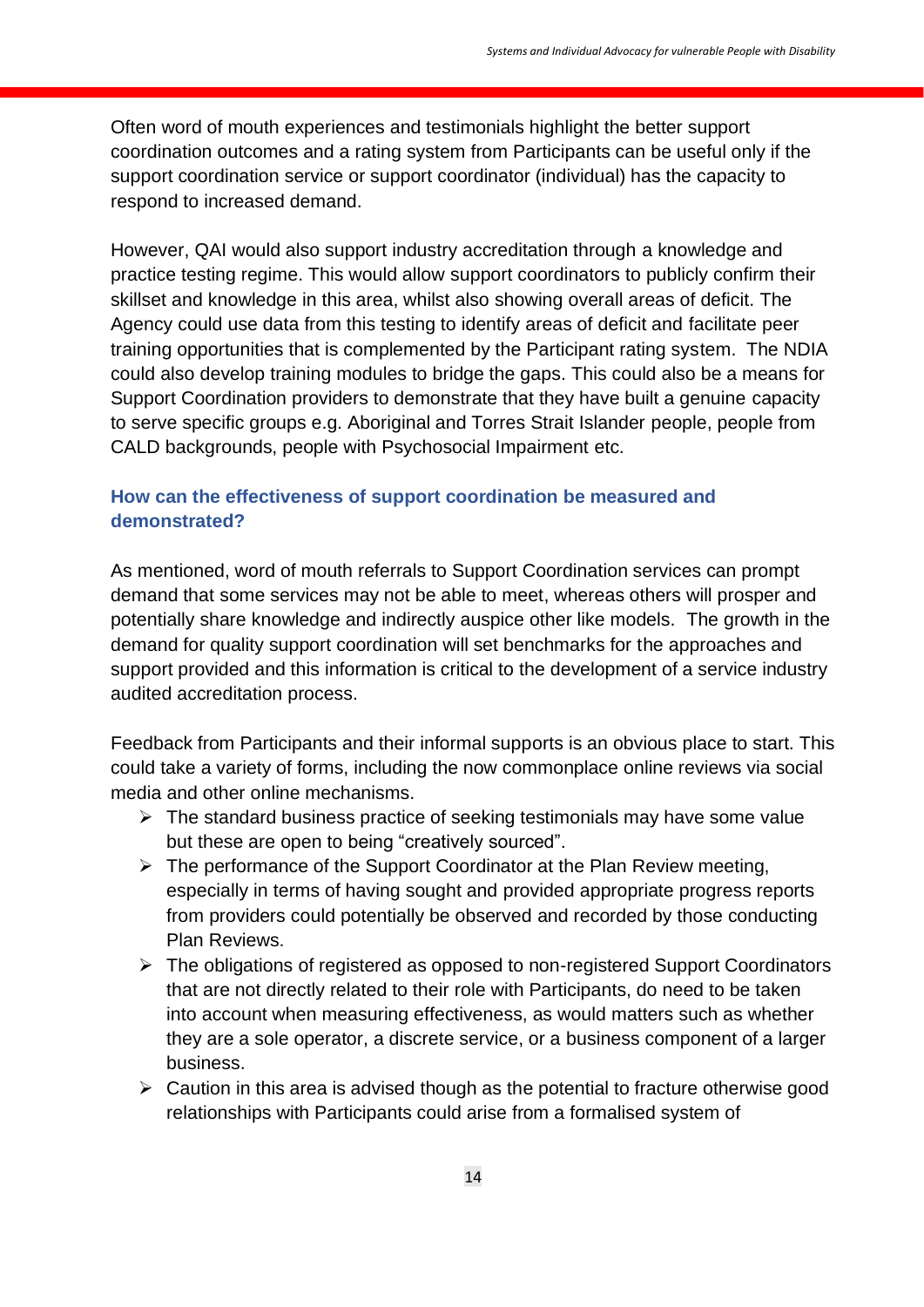performance measurement, and this in turn could negatively impact on the Participants.

#### **Are there emerging examples of good practice and innovation in support coordination?**

Although not called Support Coordination, Community Resource Unit (CRU) has been working with participants and their families to understand and implement their NDIS plans in a person centred and holistic way. CRU have also been working with participants to learn how to self-manage their funds to enable maximum flexibility. CRU has a proven track record of working with people with disability.

Other Support Coordination services have demonstrated their commitment to Participants by their actions of fidelity and supported decision making, and avoiding conflicts of interest, separation of competing functions and by ensuring that they include other generic and specialist supports in ethical ways that uphold the rights and lives of the Participant. In other words, these services have taken a concerted approach to not engage in activities that QAI has outlined as problematic.

#### **Are the levels and relativities in the NDIA price limits across different services including support coordination working effectively in the interests of participants and a sustainable, innovative market?**

Please refer to the recommendations QAI submits throughout this document about limits, levels and time frames – The issues pertaining to Support Coordination and other service delivery under the NDIS arise because the Scheme is not being driven or directed by people with disability themselves.

#### **Should support coordination pricing be determined, at least in part, based on progression of participant goals and outcomes, and how might this work?**

Many Participants' lives will be bereft of any recognisable "progression" given the manner in which Plans are used as both a funding mechanism, an acquittal tool and almost like a performance appraisal of the Participants themselves.

As QAI has submitted in successive submissions since the inception of the NDIS, any person's goals are for them to inform supports and services about what they hope to achieve over any period – not within a limited timeframe that the NDIA has deemed. Success is often simply living an ordinary life that may not necessarily be articulated as goals in a Plan. For some Participants, progress towards their goals may be very slow paced and even indiscernible to a third party. Progress for others might not be linear and may include a range of changes that include both progress and setbacks. All of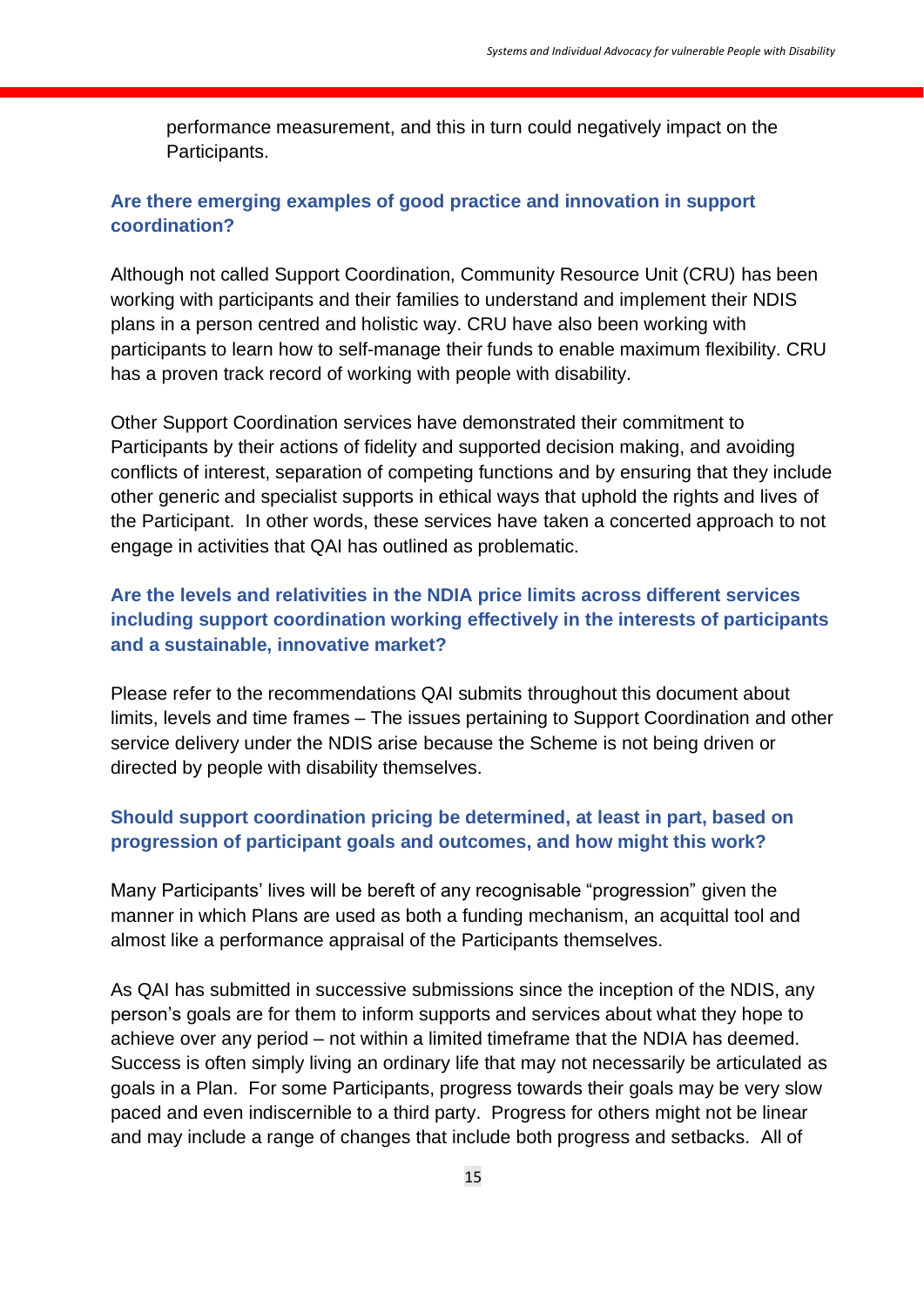that also needs to be considered against a backdrop of the myriad of other life matters that beset us all, including health related matters, new and lost relationships, and other significant life events.

#### **Capacity building for decision making**

#### **How can a support coordinator assist a participant to make informed decisions and choices about their disability supports? What are the challenges?**

QAI have previously worked with the community, family members, service providers and Statutory bodies such as the Office of the Public Guardian (OPG) to help guardians and others understand a supported decision-making framework. Community Resource Unit and other like agencies have worked with families and service organisations to build capacity of supporters of people with disability to understand and implement this approach to decision making for many years. Citizen Advocacy programs do this with the individuals with whom they work daily.

There is a wealth of resource material that the NDIA could use to educate the sector on support decision-making, dignity of risk and person-centred support. It would be preferable if the NDIA employed people with disability to deliver training on supported decision-making. This would ensure all participants are afforded their right to choose and be in control of their supports as much as possible.

The challenges are among direct support service providers that have gained virtual 'ownership' of Participants and exercise both subtle and overt coercion. This may occur by powerful suggestion or omission of important information to Participants and their families, yet be readily explained to the NDIA as supported decision-making that results in a Participant 'choosing' to have the one organisation manage their Plan, deliver personal supports, community access, support coordination, and as many other supports that the service delivers.

#### **How does a support coordinator build a participant's independence rather than reliance? Should support coordination pricing be determined, at least in part, based on building a participant's capacity for decision making to become more independent?**

A support coordinator cannot possibly build capacity in a Participant's independence. This is achieved by the holistic and person-centred support and service delivery across a Participant's entire NDIS Plan and over the course of whatever time it takes. It also cannot be linked to the Participant's capabilities in decision-making. However, a support coordinator who has truly developed an understanding of the person, their support needs and aspirations, issues impacting on their lives and responds with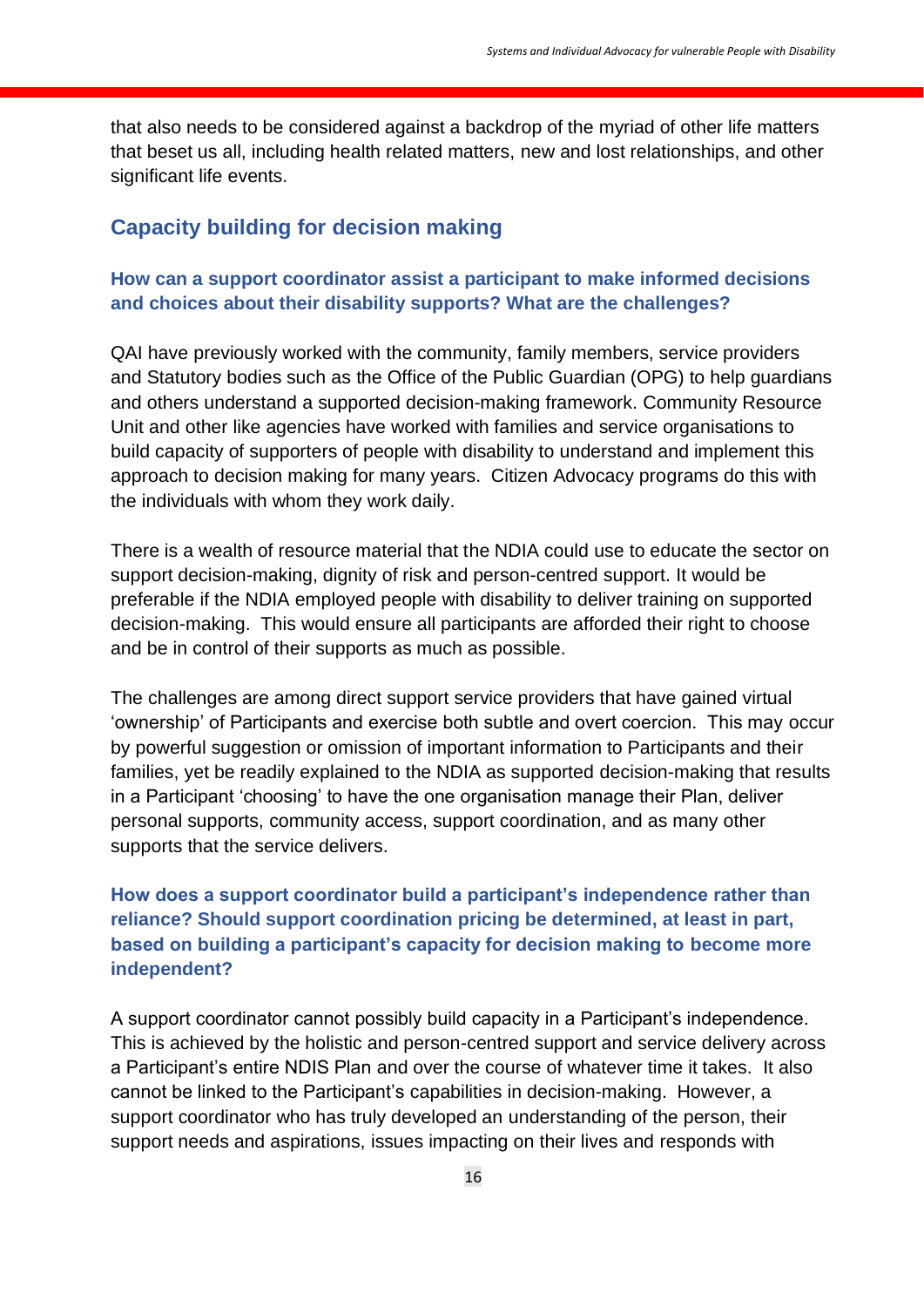inventive and productive means to achieve those aspirations and address any issues will have certainly built capacity for decision-making and assisted the person towards their independence. Perhaps the NDIA could examine test cases where Participants lives have been dramatically improved because of the role of the support coordinator.

#### **How can a support coordinator assist a participant in need of advocacy without acting outside the parameters of their role? What are the appropriate parameters of the personal advocacy role and the support coordination role?**

The role of a support coordinator is expressly different to that of an advocate. However, those support coordinators that act with diligence and loyalty to the Participant will have many qualities that are similar to those held by advocates. The appropriate parameters will be built around ensuring that supported decision-making by support coordinators is not guiding Participants to using the same service provider that provides support coordination, or at least where this is minimized. Support coordinators should, however, have an active role in supporting Participants with Internal Reviews and working with NDIS Appeals Advocates who are assisting people with AAT matters.

### **Conflict of interest**

#### **In what circumstances is it more or less appropriate for a participant to receive multiple supports from a single provider?**

QAI has advocated strongly against the use of a single provider for multiple supports long before the NDIS was introduced. QAI refers to this practice as 'gatekeeping' or 'warehousing'; where providers deliver most (if not all) services to one person. QAI have found that people who are in group homes, hostels, boarding houses and supported independent living houses are the most at risk of this type of practice. QAI contend that any person who is living in any type of group accommodation should have a separate and independent service provider from that which provides the accommodation and a separate support coordinator as a safeguard.

QAI has been informed about vulnerable participants (often without informal supports) being taken advantage of, by support coordinators, who see NDIS participants as 'pay days'.

#### *Case study*

Mother of NDIS participant HL called regarding the treatment of her son by his support coordinator. HL's mother advised that her son is very vulnerable due to his complex disability and intersecting health conditions. HL's mother advised that HL's support coordinator convinced HL to employ his stepson as a support worker, who then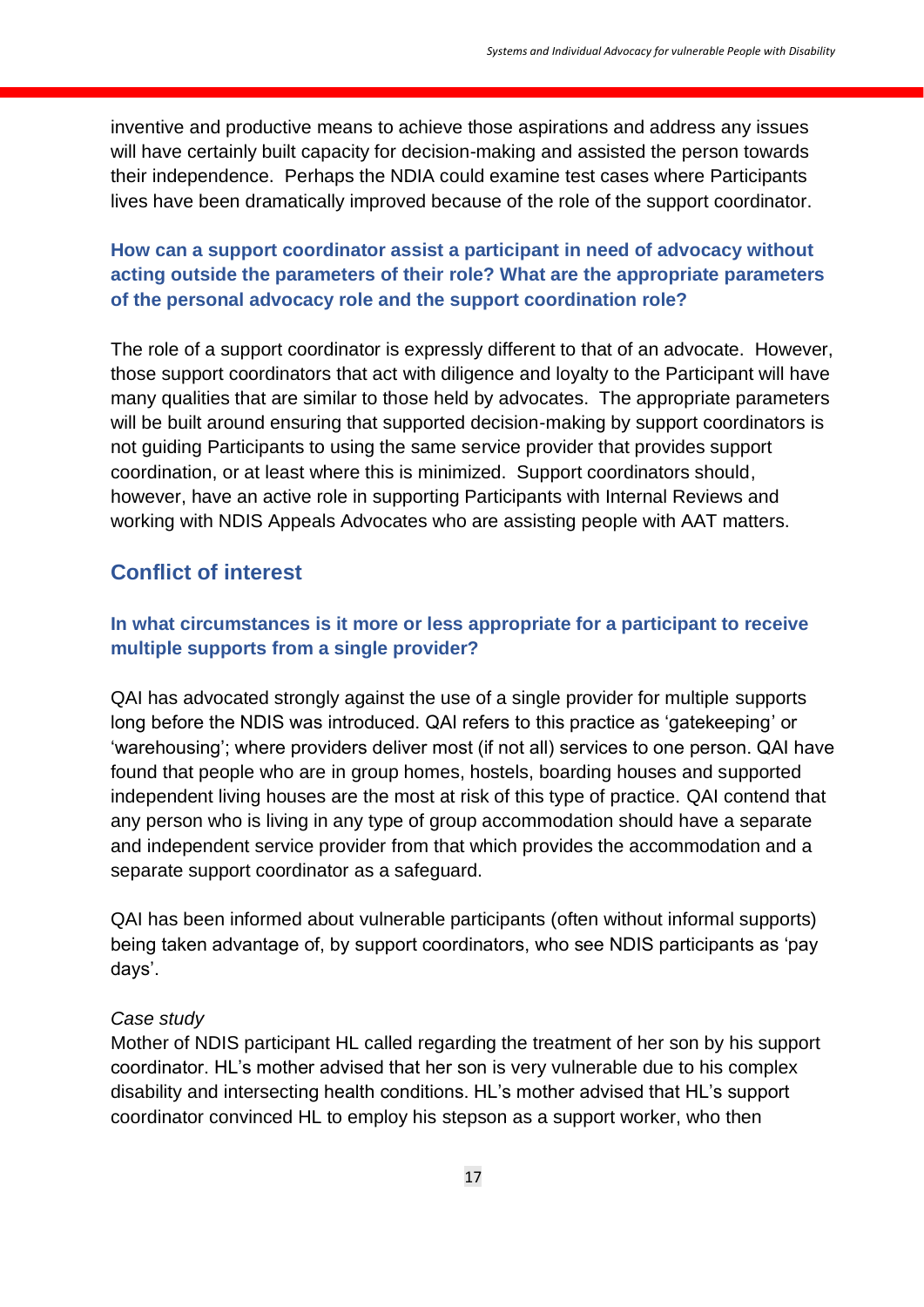allegedly physically and verbally abused HL. HL was referred to QAI's Human Right's Legal Service.

#### **Should the IAC recommendation for the NDIA to enforce an "independence requirement between intermediary and other funded supports at the participant level" be adopted?**

Yes. QAI strongly supports this recommendation.

#### **What impacts would stricter conflict of interest requirements have on NDIS participants and the NDIS market?**

QAI foresees that initially there may be some upset to service provision, especially with larger service providers who deliver a multitude of services to an individual, regardless if they are best placed to do so. This may come from the additional scrutiny an independent support coordinator may provide.

Participants who reside in congregate care settings will realise increased choice and control and may wish to seek alternatives. This may prove difficult until the Thin Market issue is resolved by investment in smaller niche service provision particularly in rural and remote areas.

This initial discomfort may pave the way for innovation in service delivery and contribute to individuals realising their options.

#### **General**

#### **What would you identify now as the current critical issues around support coordination?**

An ongoing issue QAI has identified is the lack of knowledge support coordinators have in terms of the scope of their role, what hours are billable/non billable as part of their role, services available from mainstream services, supports that are available under the NDIS and how to holistically support people with disability.

QAI receives calls multiple times per week from people who are dissatisfied with their support coordinator. These calls have a common theme, their support coordinator 'isn't helping, doesn't know the answer, or isn't getting back to them'. QAI refers multiple calls per week to the NDIS Quality and Safeguards Commission in relation to these complaints.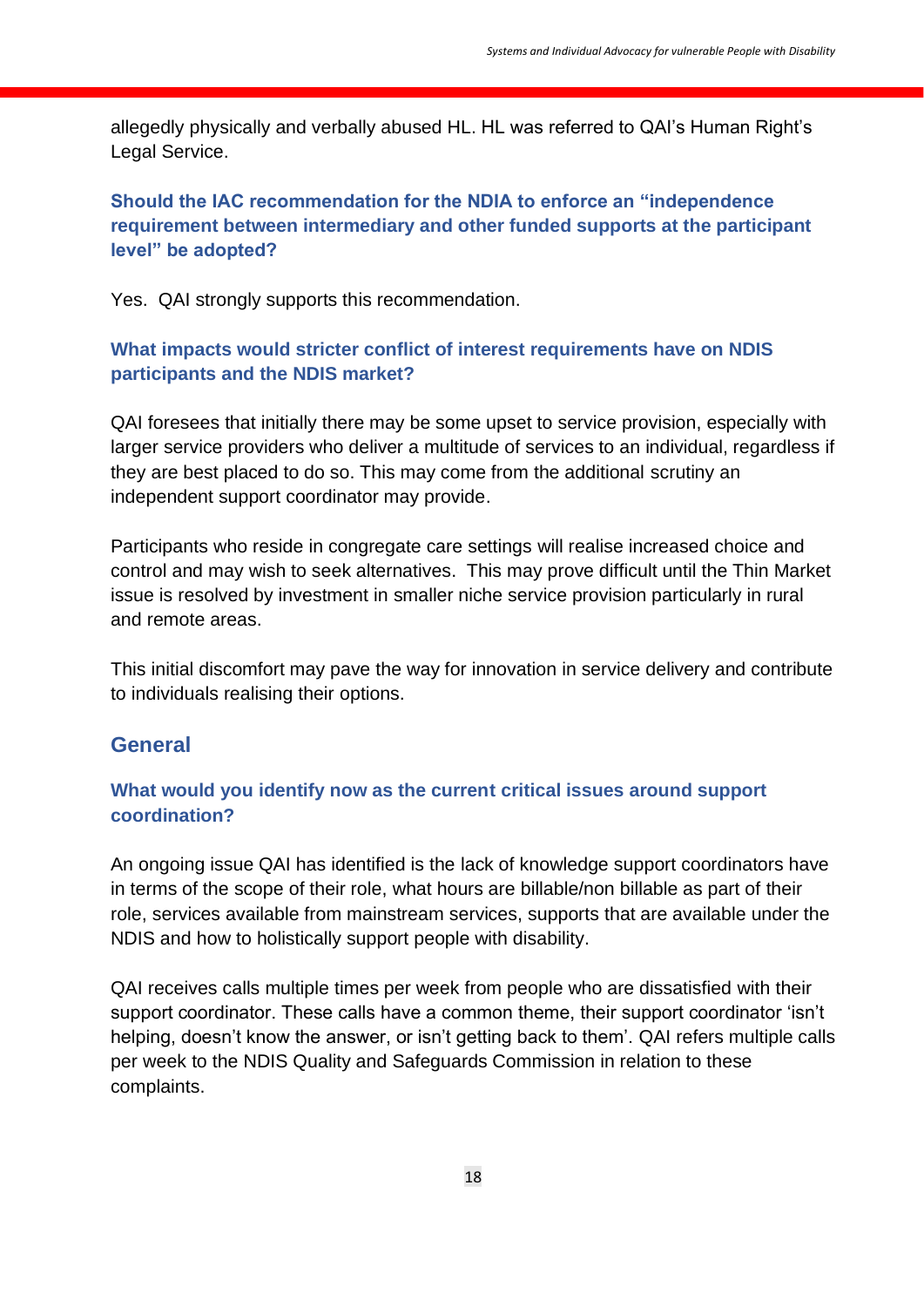What is more concerning though is the number of calls QAI receive from support coordinators looking to refer their clients for advocacy. Often these referrals are for tasks that QAI believes is in the purview of a support coordinator, such as a sourcing and finding public housing, sourcing and referring to therapist's, lodging complaints with different complaint bodies and explaining basic NDIS information to participants. During the call, QAI's administrators often ask basic questions to ascertain whether the issue is something that QAI can assist with (such as location, disability, whether the person with a disability has a guardian or formal decision maker) and often support coordinators are unable to answer these questions. We find this deeply concerning as the role of support coordinator is or should be very personal in nature. Support coordinators should be highly aware of such basic information and any factors impacting the Participant prior to seeking external support or information. We believe this lack of general knowledge about their clients shows a lack of care and lack of knowledge on how to best support people with disability. In addition to the above issues, support coordinators often call for general advice regarding information that is easily accessible on the NDIS website.

#### *Case study*

Support coordinator OB from a large national disability service organisation called QAI seeking to refer her client. Her client was advised he would not be granted parole until appropriate accommodation was secured. QAI advised OB that assisting with finding accommodation is a support coordinators role and QAI would be unable to assist.

#### *Case study*

Support coordinator PS called seeking to refer her client for advocacy services. Her client has been living in an aged care facility and requires suitable housing in order to move out. QAI advised PS that it is a support coordinators role to assist with sourcing housing options and QAI would be unable to assist.

#### *Case study*

Support coordinator IC called QAI seeking to refer his client for advocacy services. His client experienced a personal relationship breakdown and was seeking someone to assist with making decisions, although there was no evidence that the client had a cognitive impairment and has been making her own decision. QAI advised IC that it is a support coordinators role to source different options (regarding support services and housing) and QAI would be unable to assist.

QAI recommends that the NDIA provide more support and opportunities for people with disability who have experience with networking and navigating the disability sector to establish themselves as support coordinators. This would also help to address the thin market.